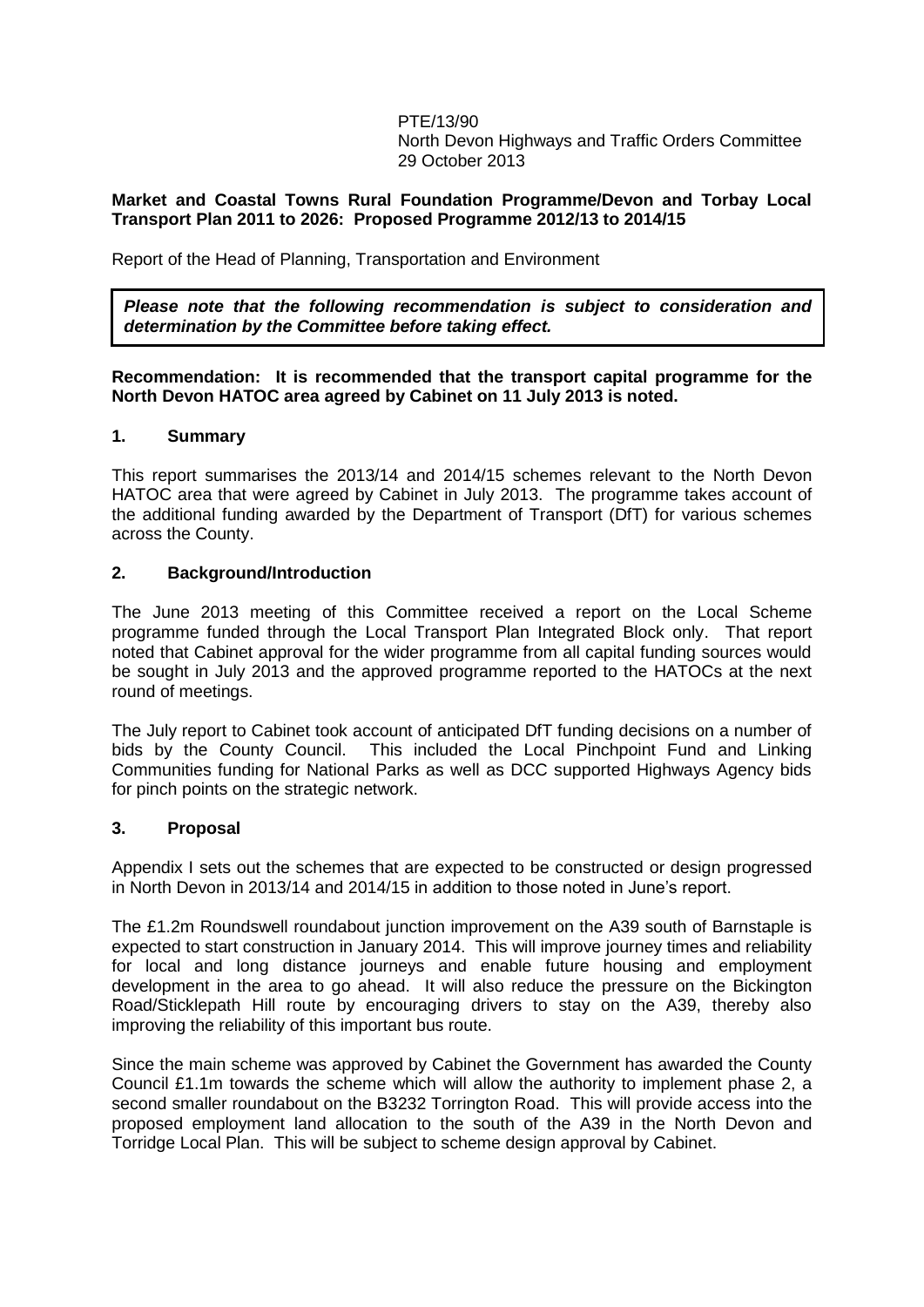Work is also due to start in September 2013 on the Watermouth Castle footway scheme which will complete a major missing link in the South West Coast footpath. The South West Coast Path Association is contributing £50,000 towards the scheme alongside further funding from the Government's Rural Development Programme for England and the Local Transport Plan.

Smaller scale improvements are planned for a bus shelter in Ilfracombe and walking/cycling access to Barnstaple railway station. These are in addition to the local schemes reported to this committee in June.

Design work will be progressed on a number of future schemes to prepare them for external funding bids. These include schemes linked to the emerging North Devon and Torridge Local Plan to enable economic growth through development including junctions on the A361 and A39 around Barnstaple and Bideford. This will include the consideration of options to improve journey time reliability on the A361 between Barnstaple and South Molton and access to phase 4 of the Pathfields industrial estate at South Molton. Initial design of improvements to the Westaway Plain junction, North Road, Barnstaple is being carried out in 2013. This will enable developers to implement a scheme that will allow developments identified in the Local Plan to come forward.

Work will also continue to progress on designing and implementing new sections of cycle route. Good progress is being made on obtaining land for the missing link in the Tarka Trail between Braunton and Ilfracombe (Knowle and Willingcott). Some initial works to facilitate access will take place in 2013. Design is also being progressed on new cycle and pedestrian bridges in Barnstaple. A new link between the proposed Larkbear development and Seven Brethren at Barnstaple will create an attractive, mostly traffic free access for students travelling from Roundswell and Larkbear to Park School as well as employees from the Newport, Forches and Whiddon Valley areas to Roundswell Business Park. Similarly work will continue to progress on the design for a pedestrian and cycle bridge linking new development at Anchorwood, the Tarka Trail and the town centre via the Strand.

There are no casualty and severity reduction schemes in the North Devon area in 2013/14. The 2014/15 programme is currently being reviewed and this HATOC will be notified of any potential schemes in the area when it is available.

There are a number of countywide schemes being progressed that will benefit North Devon. The South West Smartcard project is now almost complete with the majority of bus operators having now installed smart card reading equipment. These accept the National Bus Pass for older people and in some cases those with disabilities. Operators are now working with the County Council to introduce new smartcard bus tickets for all users that offer greater flexibility and value for money as well as greater convenience.

The County Council is working jointly with Torbay Council to introduce real time bus information across Devon which will be available through a variety of mediums including the internet and mobile phones. Screens will be provided at a limited number of locations across the County and the proposed sites will be confirmed in 2014. The service will replace the current limited system for Exeter. It is hoped that the service will be made available from mid-2014. It is intended that the system will also support bus priority at selected traffic signal sites across the County. This will improve the punctuality of services by reducing late running and also help improve their financial viability.

A programme of public rights of way improvements will be made across the County but the detailed locations were not available at the time this report was written.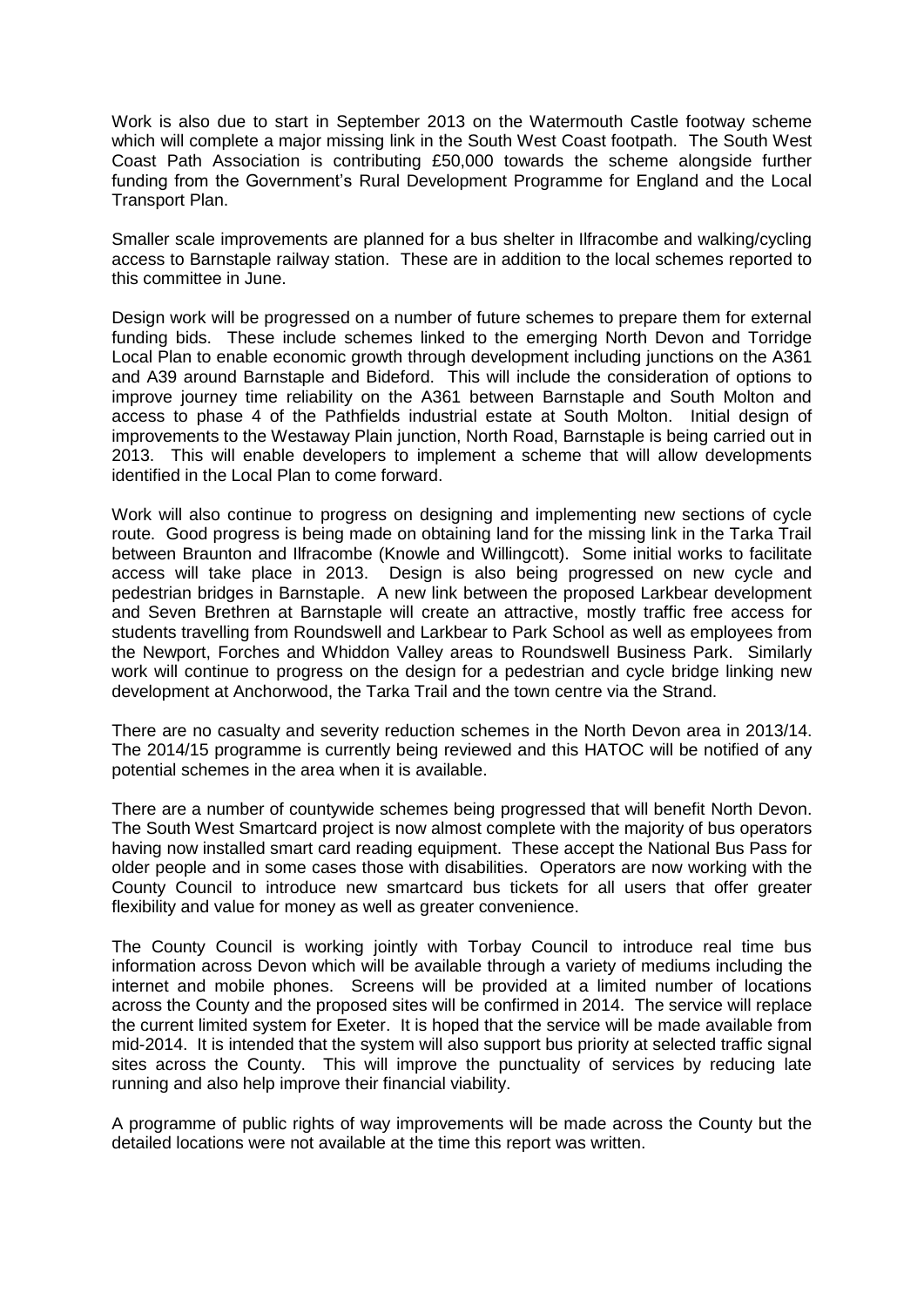# **4. Consultations/Representations/Technical Data**

The overall shape of the programme has been based on the Devon and Torbay Local Transport Plan 2011 – 2026 which included extensive consultation. This has been supplemented by consultation on the North Devon and Torridge Devon Local Plan including the infrastructure necessary to support growth and development.

Reports to Cabinet and HATOC for detailed design approval include information on the detailed consultation undertaken for each individual scheme.

## **5. Financial Considerations**

The programme of schemes in the area is funded by a combination of sources including Local Transport Plan Integrated Block, developer contributions and external funds.

#### **6. Legal Considerations**

There are no specific legal considerations affecting the programme of schemes. Individual scheme approval reports will detail any legal issues specifically affecting them.

# **7. Risk Management Considerations**

The programme has been planned to minimise risks to delivery by making prudent assumptions about funding, consultation and technical risks associated with individual schemes.

Each individual scheme is regularly assessed for risks at its different stages of design and construction with appropriate mitigation measures introduced where possible. Individual scheme reports to Cabinet and HATOC will include information on relevant risks.

#### **8. Options/Alternatives**

The programme for the area has been developed on the basis of the strategies within the Devon and Torbay Local Transport Plan 2011 - 2026. The phasing of schemes over the period is based on a number of factors including available funding and technical requirements.

Some schemes are linked to specific locations/types or funding sources such as S106 agreements. Options for individual schemes will be explained the in relevant scheme design approval report.

# **9. Reason for Recommendation/Conclusion**

The programme agreed by Cabinet supports the twin major Local Transport Plan objectives of economic growth and carbon reduction whilst also making a contribution to improving public health by encouraging increased levels of walking and cycling. It presents good value for money whilst also making effective use of external funding sources.

> Dave Black Head of Planning, Transportation and Environment

# **Electoral Divisions: All in North Devon**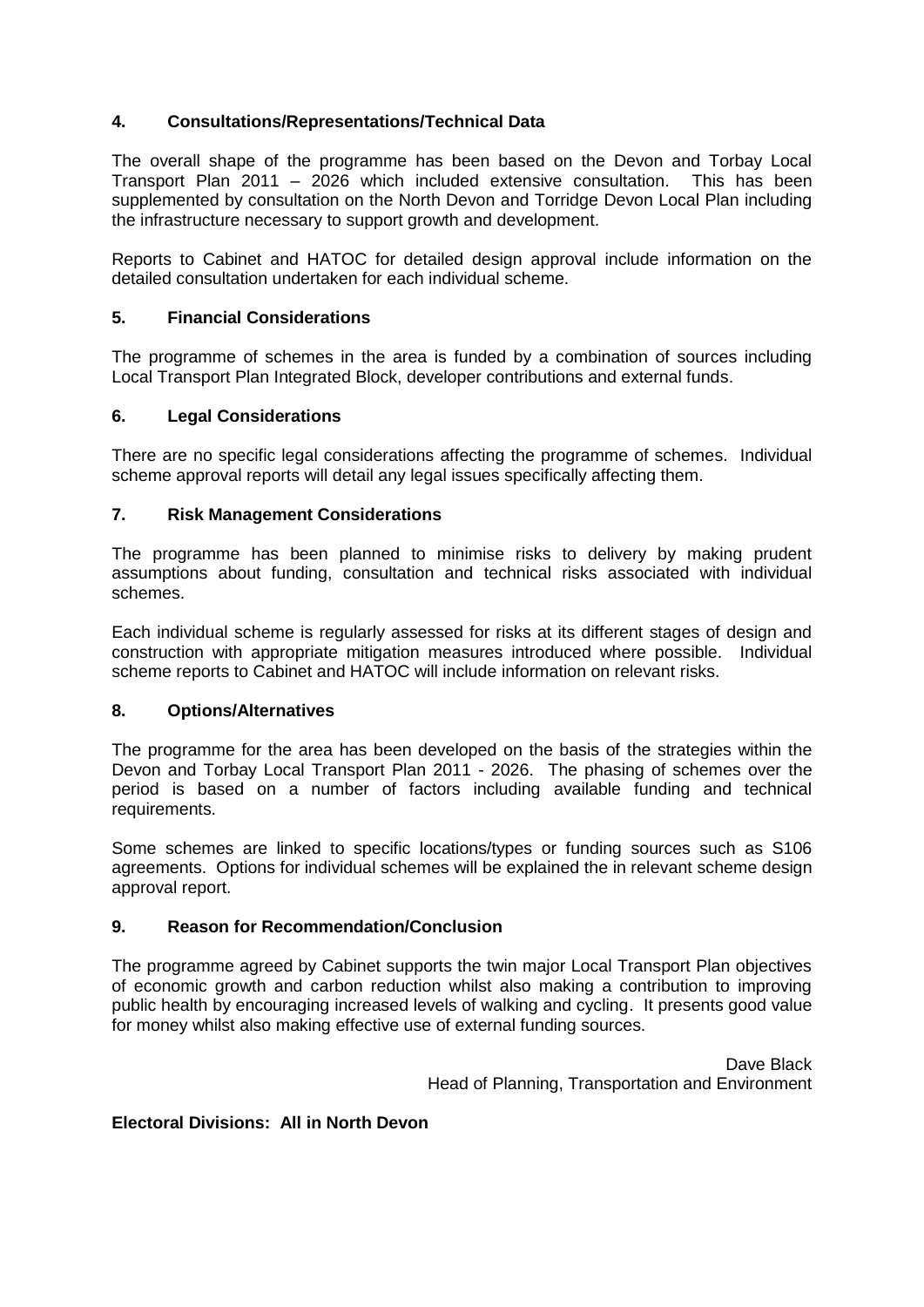Local Government Act 1972: List of Background Papers

Contact for enquiries: Andrew Ardley

Room No. AB2, Lucombe House

Tel No: (01392) 383528

Background Paper **Date Date Container Paper Container Paper Container Paper Container Paper Container Paper Container Paper Container Paper Container Paper Container Paper Container Paper Container** 

1. Nil

aa091013ndh sc/cr/ltp programme 02 211013